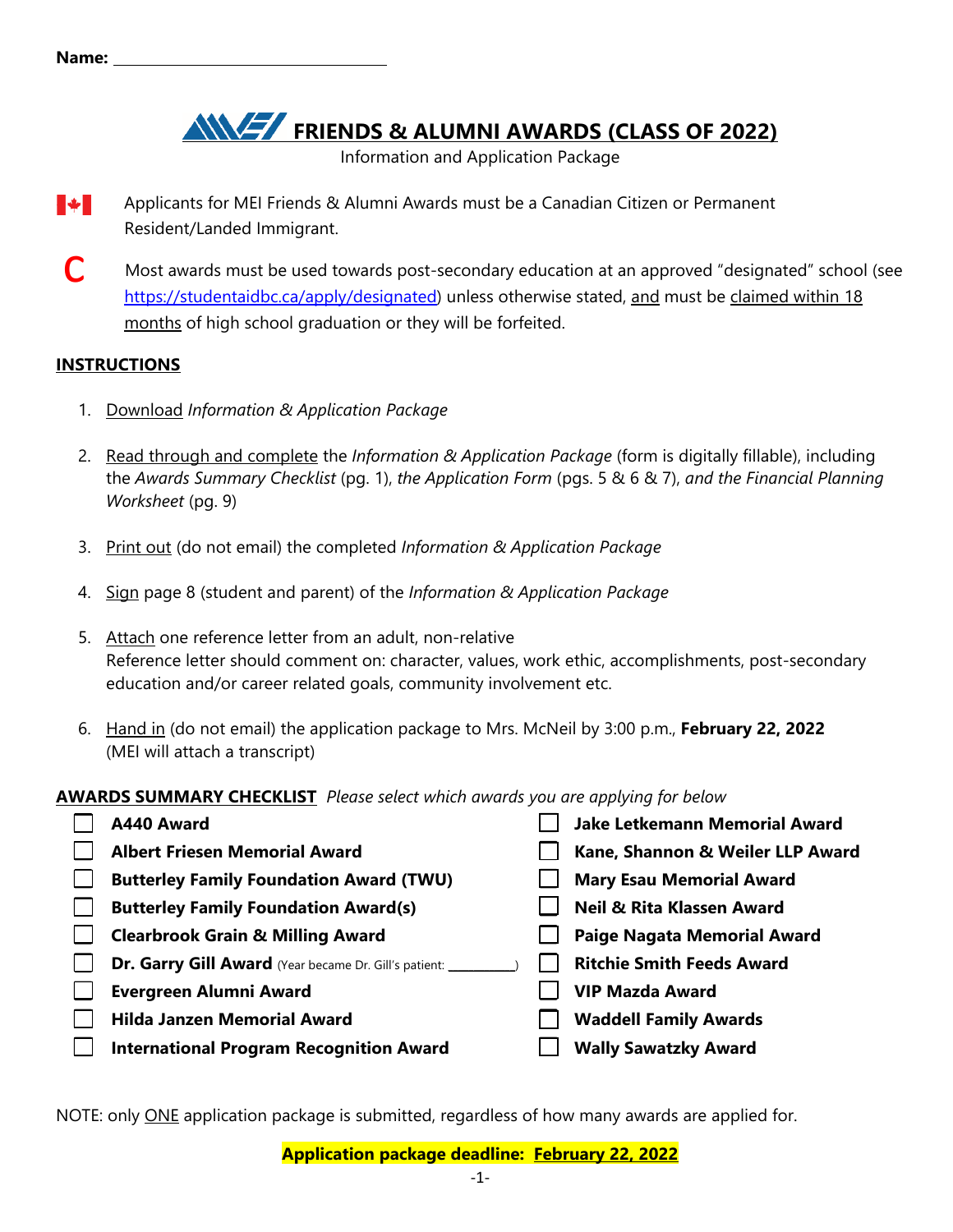### **AWARDS DIRECTORY**

Available to a student who:

- is involved in the music program (band and/or choir) at MEI
- is pursuing post-secondary education in business and/or a business / agriculture related career

#### **Albert Friesen Memorial Award VALUE: 1 award @ \$1,000**

Available to a student pursuing post-secondary studies in science or agriculture.

### **Butterley Family Foundation Awards National Control of Article VALUE: 1 award @ \$2000** (TWU)

- 1 award to a student who is enrolled at Trinity Western University (\$2000)
- 1-3 awards to student(s) pursuing post-secondary education (\$500 \$1500)

### **Clearbrook Grain & Milling Award VALUE: 1 award @ \$500**

Available to a student who:

- is in strong academic standing
- demonstrates and exemplifies servanthood through volunteer and support activities within the school and/or the local community
- is preferably pursuing a career in agriculture, however, consideration may be given to students pursuing post-secondary education in science or business

### **Dr. Garry Gill Award Contract Contract Contract Contract Contract Contract Contract Contract Contract Contract Contract Contract Contract Contract Contract Contract Contract Contract Contract Contract Contract Contract Co**

Available to a student who:

- is Dr. Gill's patient (preferred)
- is pursuing a career in Health Sciences and, preferably, has financial need

Available to a student who:

- has an overall Grade 11 final & Grade 12 semester 1 average of 73% or higher and is pursuing postsecondary education
- has participated in at least two of the following four activities during high school (preferably in Grades 11 / 12)
	- o Arts related course / activity
	- o School related athletic activity
	- o School related service course / activity
	- o Community related service activity

### **A440 Award VALUE: 1 award @ \$1,000**

## **1-3 awards @ \$500 - \$1500**

#### **Evergreen Alumni Award Construction Construction Construction Construction Construction Construction Construction Construction Construction Construction Construction Construction Construction Construction Construction Con**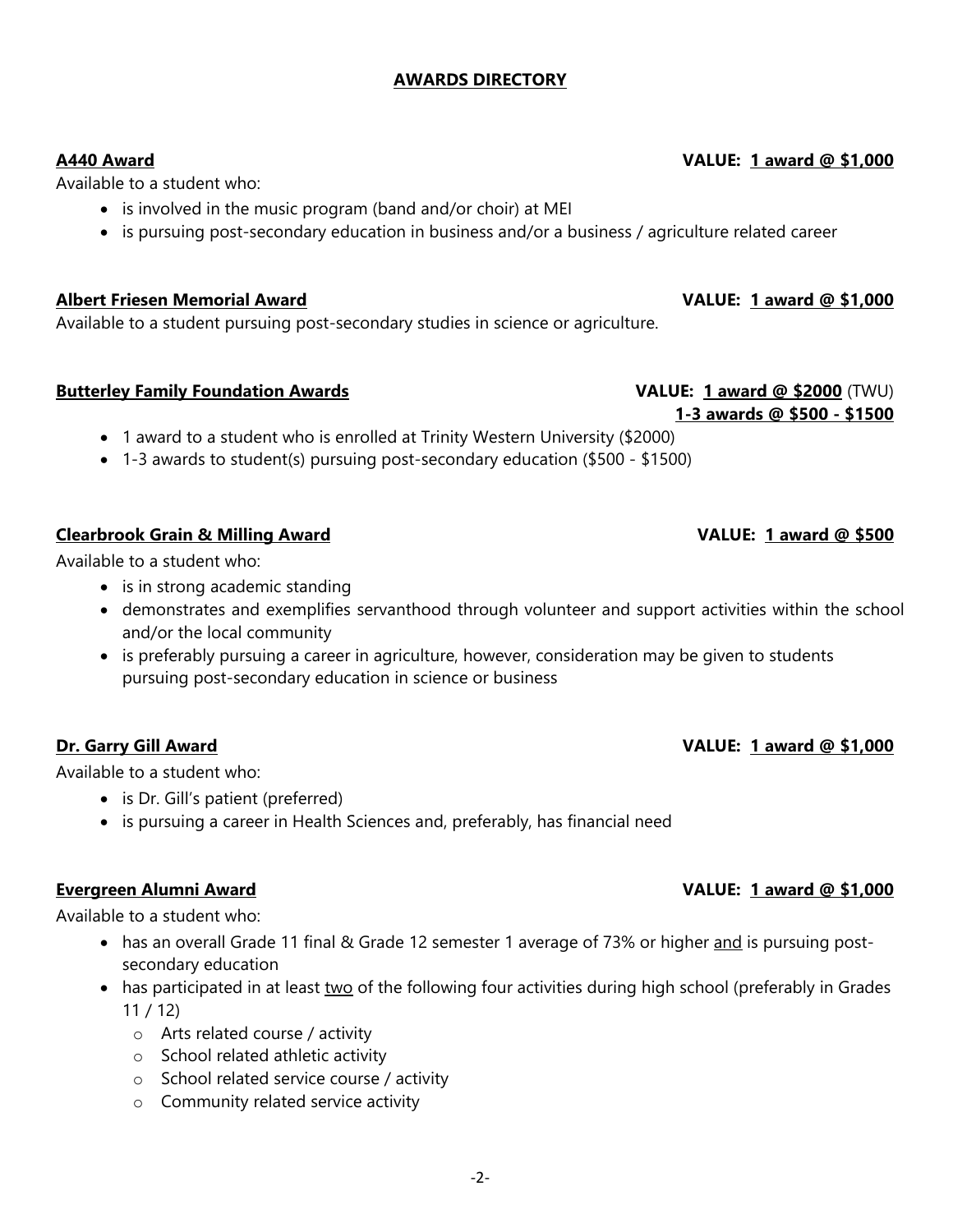### **Hilda Janzen Memorial Award VALUE: 1 award @ \$2,000**

Available to a student who:

- Has faced challenges
- Who is intending to pursue higher education (in any field of interest)

### **International Program Recognition Award VALUE: 1 award @ \$2,000**

Available to a student who:

• Is pursuing studies in the field of engineering / applied science (preferred)

**Jake Letkemann Memorial Award VALUE: 1 award @ \$1,000** 

Available to a student who is pursuing science, or journalism/photography.

### **Kane, Shannon & Weiler LLP Award VALUE: 1 award @ \$1000**

Available to a student who:

- demonstrates significant participation in service to their community
- is pursuing post-secondary studies including University, College, Trades School or Bible College

### **Mary Esau Memorial Bursary VALUE: 1 award @ \$2500**

### Available to a student who:

- is pursuing post-secondary education in Nursing (preferred) or Education
- is a good academic student with an excellent work ethic
- demonstrates financial need
- recipient will need to continue to be enrolled full-time in an approved Nursing program (preferred) and achieve a minimum 3.0 GPA each of the previous years in order renew the award for the  $2^{nd}$ , 3<sup>rd</sup> and  $4^{th}$ year

### **Neil & Rita Klassen Award VALUE: 1 award @ \$1000**

Available to a student who demonstrates strengths in one or several of the following:

• Missions interest (local or abroad) • Leadership skills

- Community involvement Volunteer/charitable work Strong work ethic
- *This award may be used towards YWAM, Capernwray or other Missions/School organizations, serving with Missions or Sports outreach organizations or for going to College, University or Trades School.*

# **renewable for up to 4 years**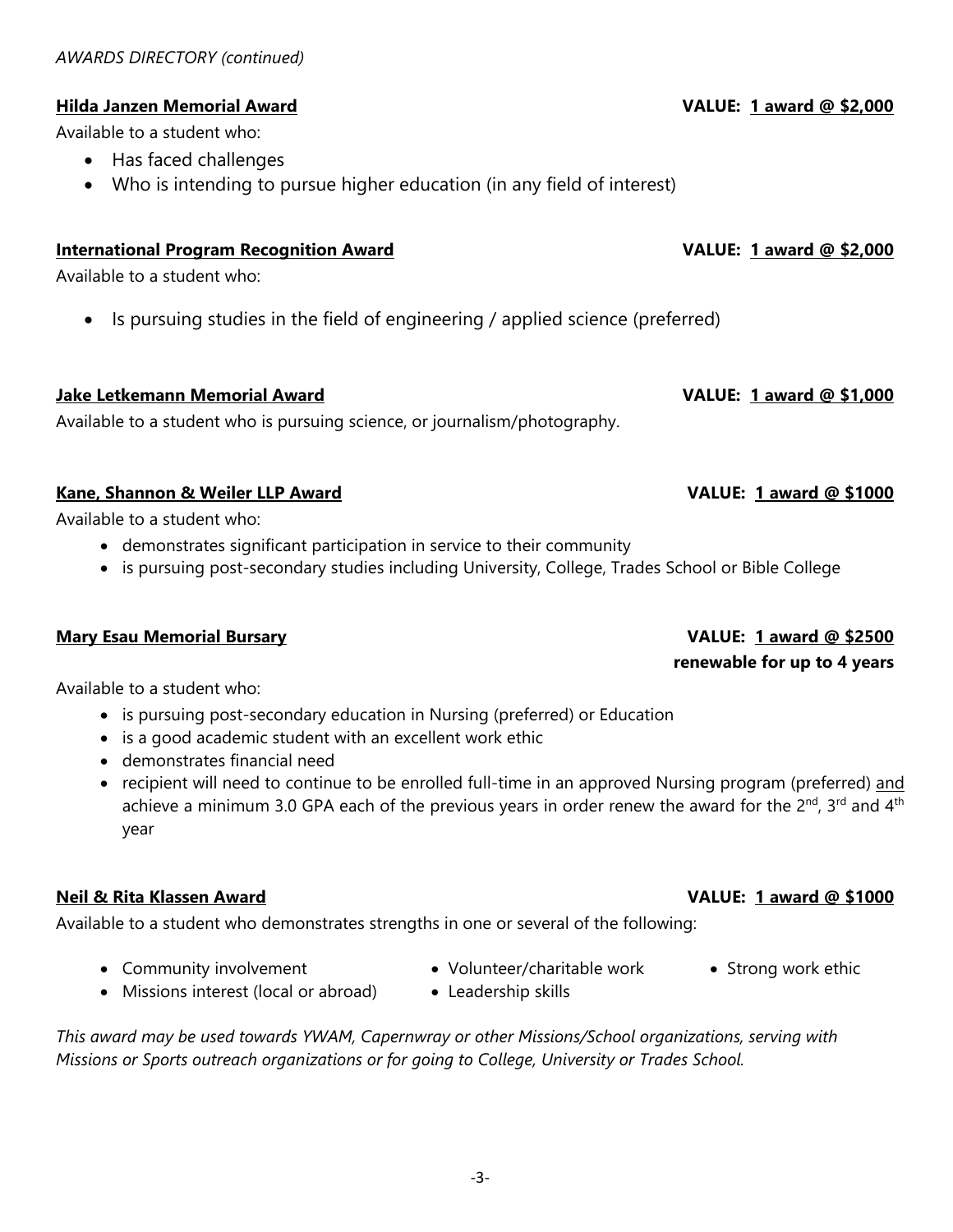### **Paige Nagata Memorial Award VALUE: 1 award @ \$500**

Available to a student who:

- Is truly dedicated to missions
- Is pursuing studies in a post-secondary Missions program
- Has financial need
- $\bullet$

### **Ritchie Smith Award VALUE: 1 award @ \$1000**

Available to a student who:

- demonstrates significant participation in service to their community
- is enrolled in a university or technical program
- has attained a "B" or better average in each of Grades 11 & 12
- demonstrates outstanding contributions in leadership, citizenship, and extracurricular activities
- is of excellent character with integrity, high moral standards and respect for authority and peers
- is pursuing the study of agriculture, animal or plant sciences, veterinary studies or business

### **VIP Mazda Award VALUE: 1 award @ \$2000**

#### **renewable for up to 2 years**

Available to a student who demonstrates strengths in one or several of the following:

- is pursing post-secondary education\*
- recipient will need to continue to be enrolled full-time in an approved post-secondary institution and achieve a minimum 3.0 GPA\*\* in their first year of post-secondary education in order to renew the award for the  $2^{nd}$  year
	- This award may be used towards Capernwray or YWAM
	- \*\* A "Completion Certificate" or Letter of Completion" will be required from any Capernwray or YWAM program that does not issue marks.

### **Waddell Family Awards VALUE: 5 awards @ \$1000**

Available to a student demonstrating financial need who is pursuing post-secondary education.

### **Wally Sawatzky Memorial Award VALUE: 1 awards @ \$1000**

Available to a student who:

- Demonstrates a positive attitude and strong work ethic
- Demonstrates significant participation in service within the school and/or the local community
- Is intending to pursue post-secondary education in any field of interest (includes University, College, Trades School or Bible College)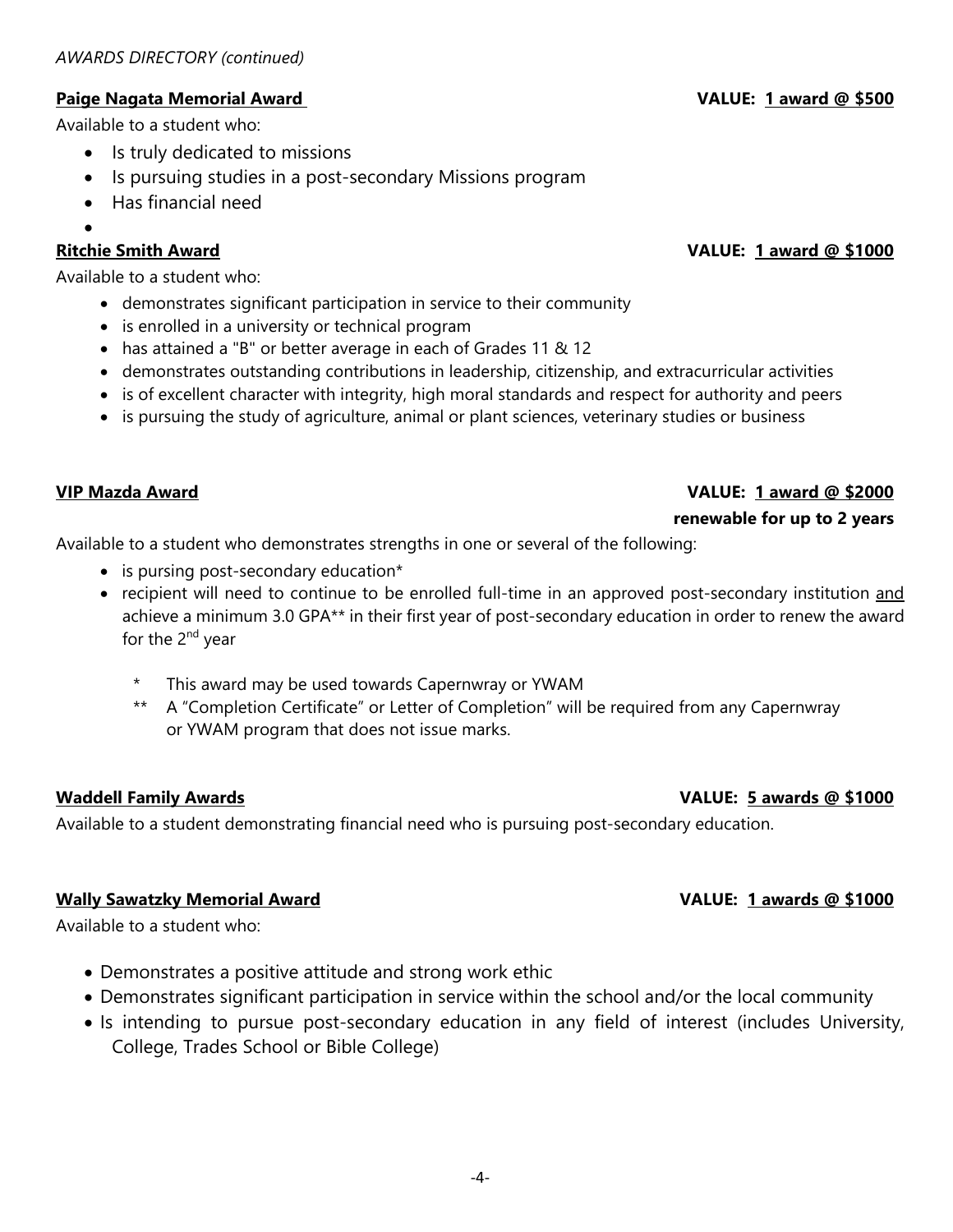## **ANYWAY** FRIENDS & ALUMNI AWARDS APPLICATION FORM 2022

| <b>POST-SECONDARY EDUCATION PLANS</b> |  |  |  |
|---------------------------------------|--|--|--|
| 1. [FIRST CHOICE ]                    |  |  |  |
|                                       |  |  |  |
| 2. [ SECOND CHOICE ]                  |  |  |  |
|                                       |  |  |  |

### **COMPLETE THE FOLLOWING INFORMATION (WHERE APPLICABLE)**

*Answers which do not fit in the space provided may be attached separately if necessary.* 

Comment on your short-term and long-term education/career related goals, what has led you to pursue these, and how receiving an award will help you achieve your goals. [*Paragraph form, 2000 character max.*]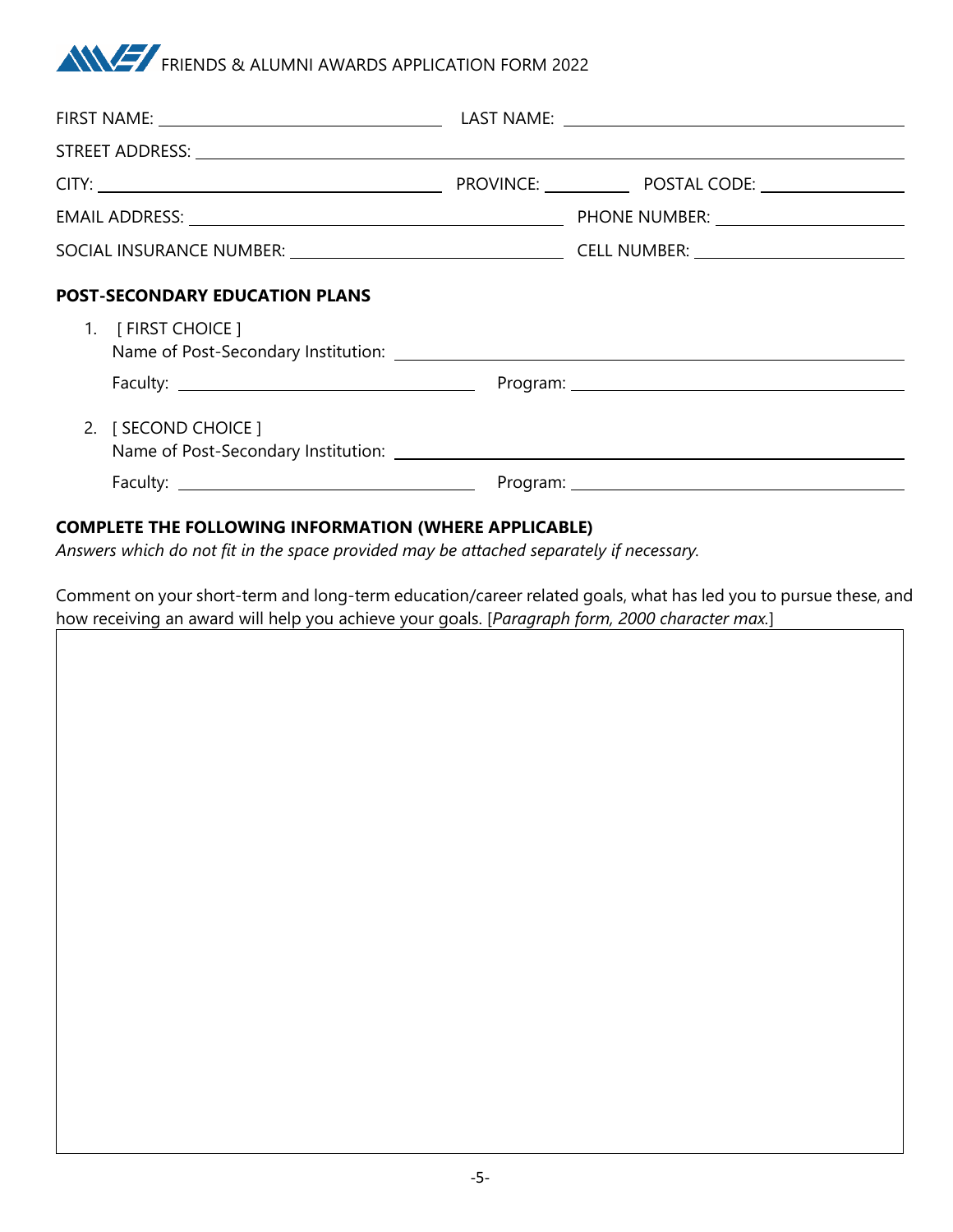Share your involvement in community and/or school-related volunteer service activities and/or MEI courses (eg. Missions, Leadership, Marching Band) which involve/require service. [*Point form, 2000 character max.*]

Share your involvement in school, community and/or church-related extra-curricular activities for which you do NOT receive marks or credits (eg. Sports, MEI Spring Productions, Youth group). [*Point form, 2000 character max.*]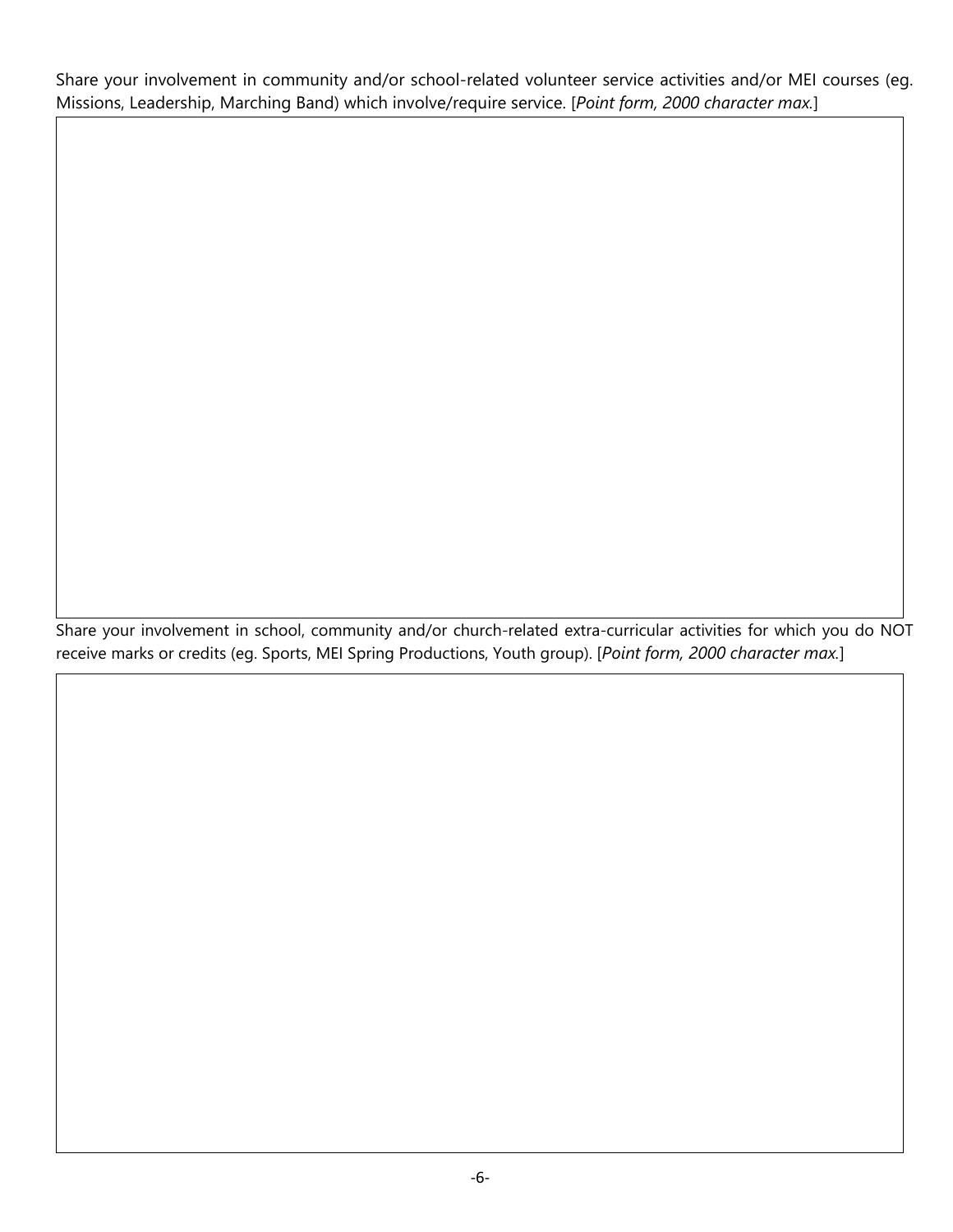ABOUT ME (OPTIONAL): Only include relevant information not included above, for example; course load, special awards/certificates received, confirmed offers of conditional acceptance to post-secondary schools, faith journey, church involvement, financial need, personal challenges etc. [*Paragraph form, 2000 characters max.*]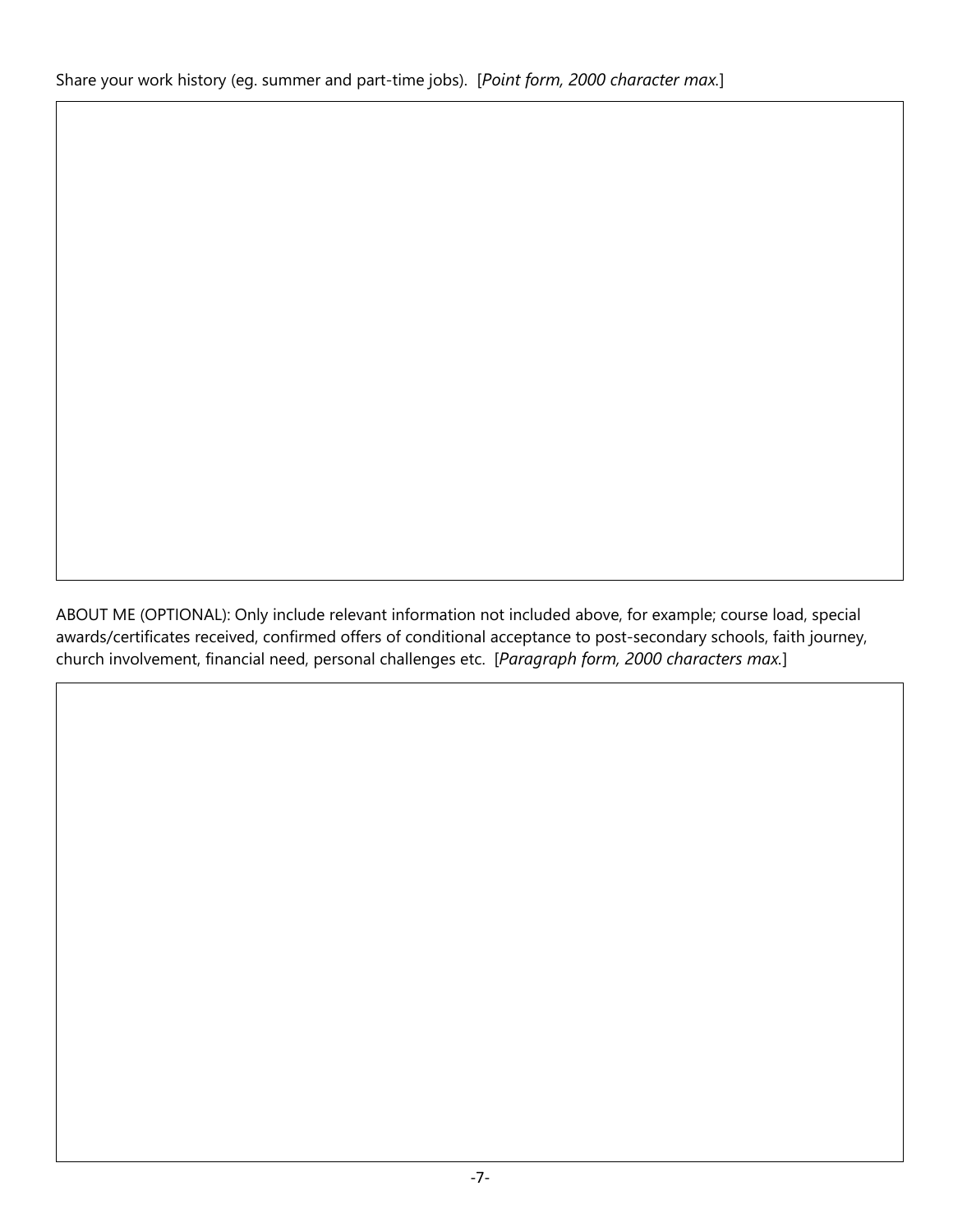*I confirm that the information in this award application package is correct, and give permission for MEI Schools to add my transcript, to share my application digitally with donors, and submit the package for review by those involved in the award selection process.*

(Student signature) (Parent signature) (Date)